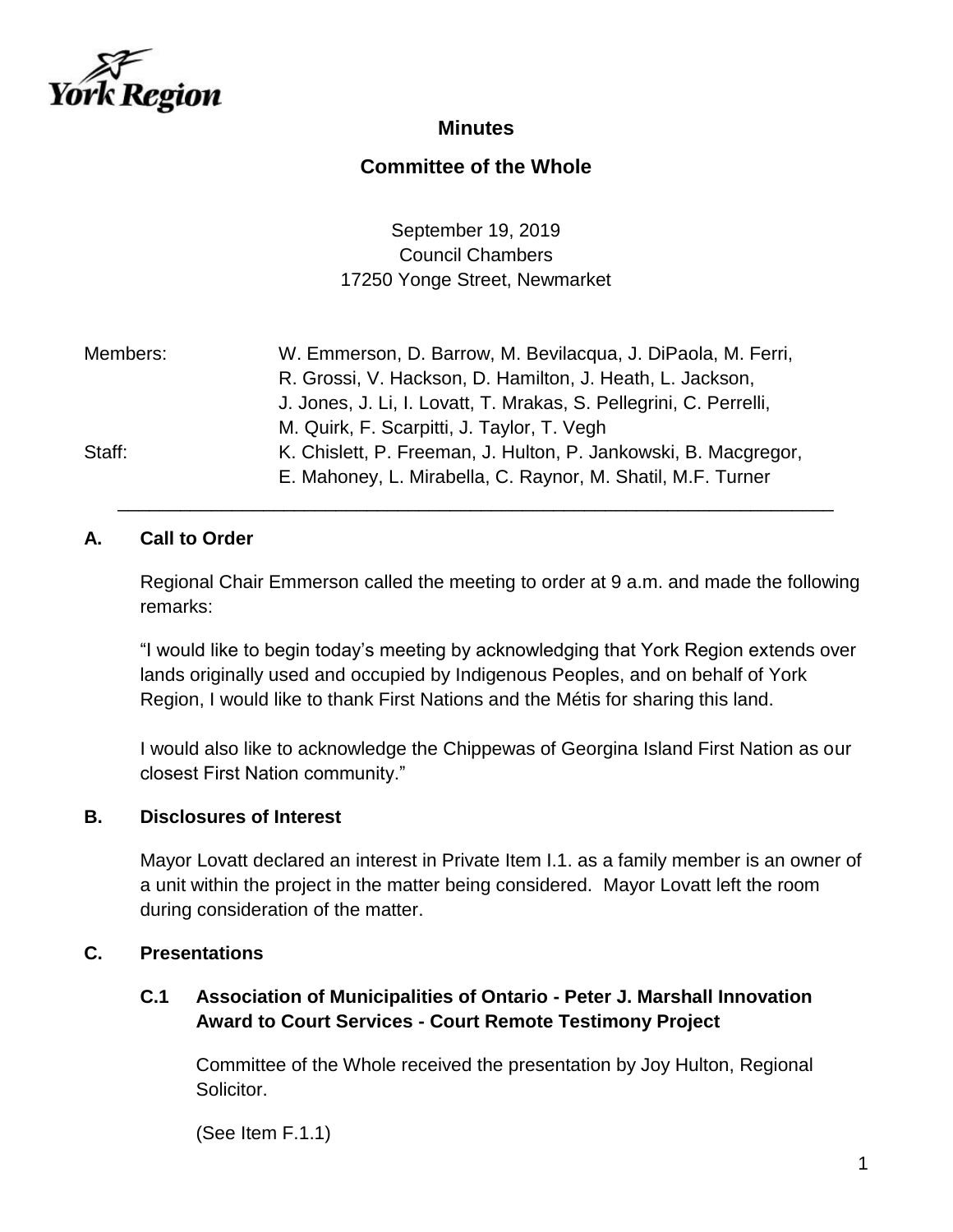#### **D. Deputations**

None

#### **E. Planning and Economic Development**

#### **E.1 Communications**

#### **E.1.1 Growth and Infrastructure Alignment**

Committee of the Whole received the memorandum from Paul Freeman, Chief Planner dated September 19, 2019

(See Item E.2.1)

#### **E.1.2 City of Vaughan - US Ignite Memorandum of Understanding**

Committee of the Whole received the correspondence from Nick Spensieri, Deputy City Manager, Infrastructure Development, City of Vaughan dated July 17, 2019.

## **E.1.3 City of Markham Comments on Certain Proposed Regulations under the Planning Act and Local Planning Appeal Tribunal Act related to Bill 108, More Homes, More Choice Act, 2019**

Committee of the Whole received the correspondence from Kimberley Kitteringham, City Clerk, City of Markham dated July 30, 2019.

#### **E.1.4 Assessing the Impact of Bill 108 on Municipal Parks and Recreation**

Committee of the Whole received the correspondence from Parks and Recreation Ontario dated August 15, 2019

#### **E.1.5 Employment Growth Along Highway 404 Corridor**

Committee of the Whole received the correspondence from Samantha Blakeley, Senior Clerk's Coordinator, Town of Whitchurch-Stouffville dated September 9, 2019.

### **E.1.6 Transfer of Ownership and Jurisdiction of Highway 48 between 19th Line and Bethesda Side Road**

Committee of the Whole received the correspondence from Samantha Blakeley, Senior Clerk's Coordinator, Town of Whitchurch-Stouffville dated September 9, 2019.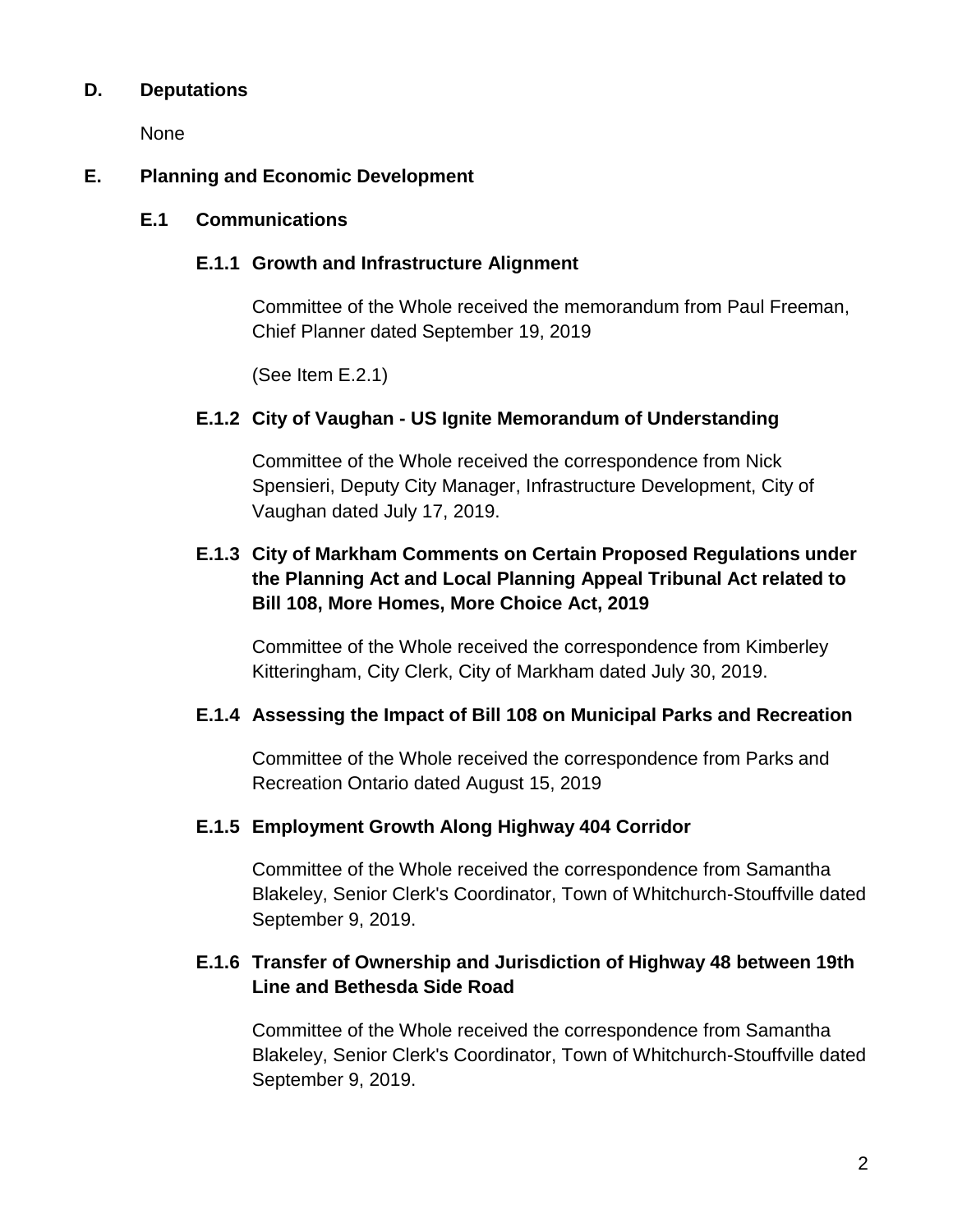### **E.1.7 More Homes, More Choice Act, 2019 - Bill 108 Proposed Regulations**

Committee of the Whole received the correspondence from Kiran Saini, Deputy Town Clerk, Town of Newmarket dated September 17, 2019.

#### **E.2 Reports**

#### **E.2.1 Growth and Infrastructure Alignment**

Committee of the Whole recommends adoption of the following recommendation in the report dated May 30, 2019 from the Commissioner of Corporate Services and Chief Planner:

1. Council endorse the principles presented in this report for the purposes of informing York Region's 2041 growth forecast as part of the Municipal Comprehensive Review.

#### **E.2.2 Mid-Year Development Activity Summary 2019**

Committee of the Whole recommends adoption of the following recommendation in the report dated September 6, 2019 from the Commissioner of Corporate Services and Chief Planner:

1. Council receive this report for information.

### **E.2.3 2018 Annual Tourism Update**

Committee of the Whole recommends adoption of the following recommendation in the report dated September 6, 2019 from the Commissioner of Corporate Services and Chief Planner:

1. Council receive the 2018 Annual Tourism Update for information.

### **E.2.4 Appointments to Agriculture and Agri-Food Advisory Committee for 2019-2022 Term**

Committee of the Whole recommends adoption of the following recommendation in the report dated September 6, 2019 from the Commissioner of Corporate Services and Chief Planner:

1. Council appoint individuals listed in Private Attachment 1 to the York Region Agriculture Agri-Food Advisory Committee for the 2019-2022 term.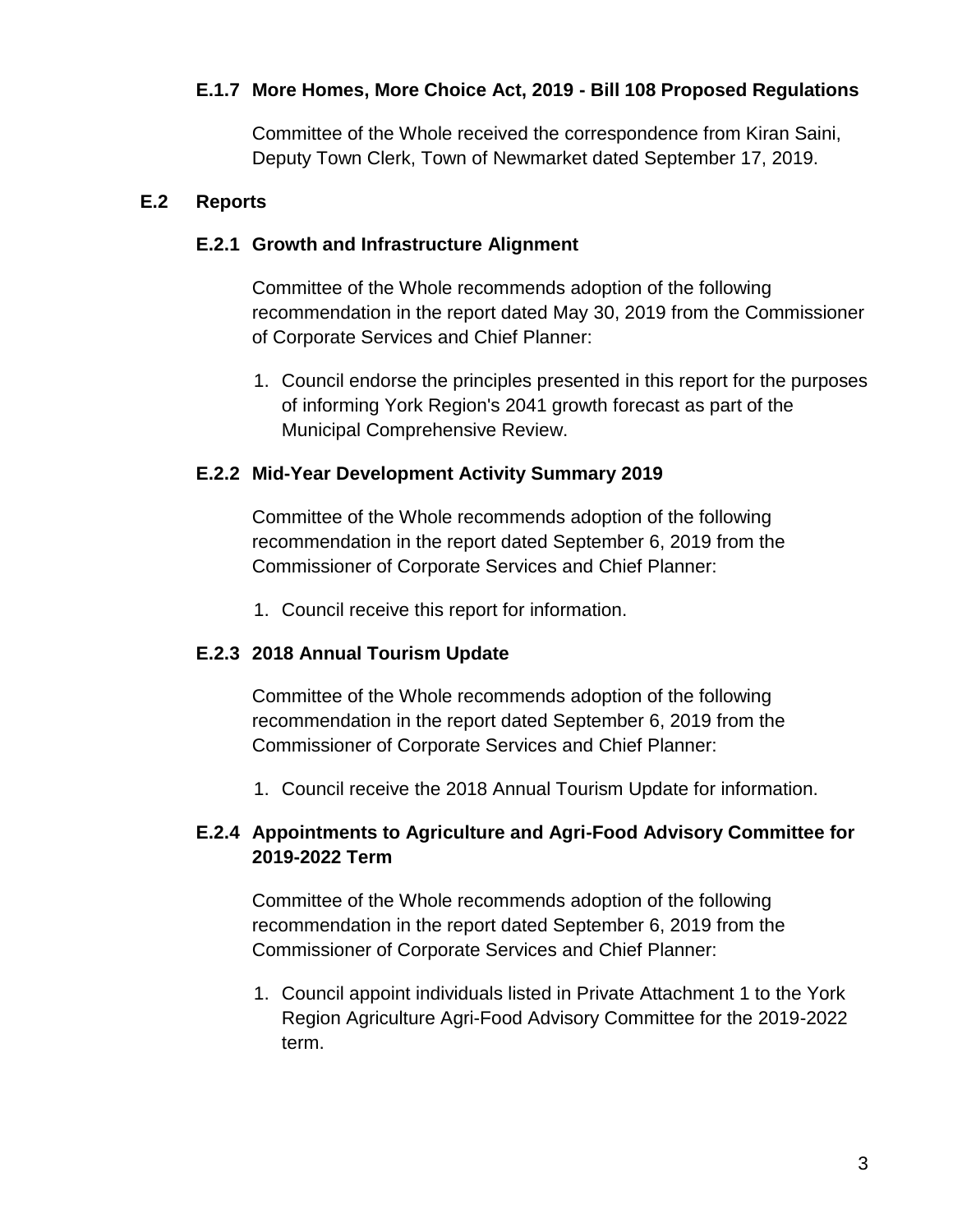#### **E.2.5 York Region Employment Survey Data Collection Frequency**

Committee of the Whole recommends adoption of the following recommendation in the report dated September 5, 2019 from the Commissioner of Corporate Services and Chief Planner:

1. Council receive this report for information.

#### **F. Finance and Administration**

#### **F.1 Communications**

#### **F.1.1 Peter J. Marshall Innovation Award**

Committee of the Whole received the memorandum from Joy Hulton, Regional Solicitor dated September 10, 2019.

#### **F.1.2 Response to Regional Governance Review**

Committee of the Whole received the correspondence from Michael de Rond, Town Clerk, Town of Aurora dated July 4, 2019.

#### **F.1.3 City of Markham Comments on Proposed Regulations - Development Charges Act, 1997 and Community Benefits Charge Authority**

Committee of the Whole received the correspondence from Kimberley Kitteringham, City Clerk, City of Markham dated August 13, 2019.

### **F.1.4 York Region Staff Comments on the Proposed Bill 108, More Homes, More Choice Act, 2019, Regulatory Framework**

Committee of the Whole received the memorandum from Laura Mirabella, Commissioner of Finance and Regional Treasurer and Paul Freeman, Chief Planner dated September 19, 2019.

### **F.1.5 Updates to Provincial Funding Changes Affecting York Region Budget**

Committee of the Whole received the memorandum from Laura Mirabella, Commissioner of Finance and Regional Treasurer dated September 5, 2019.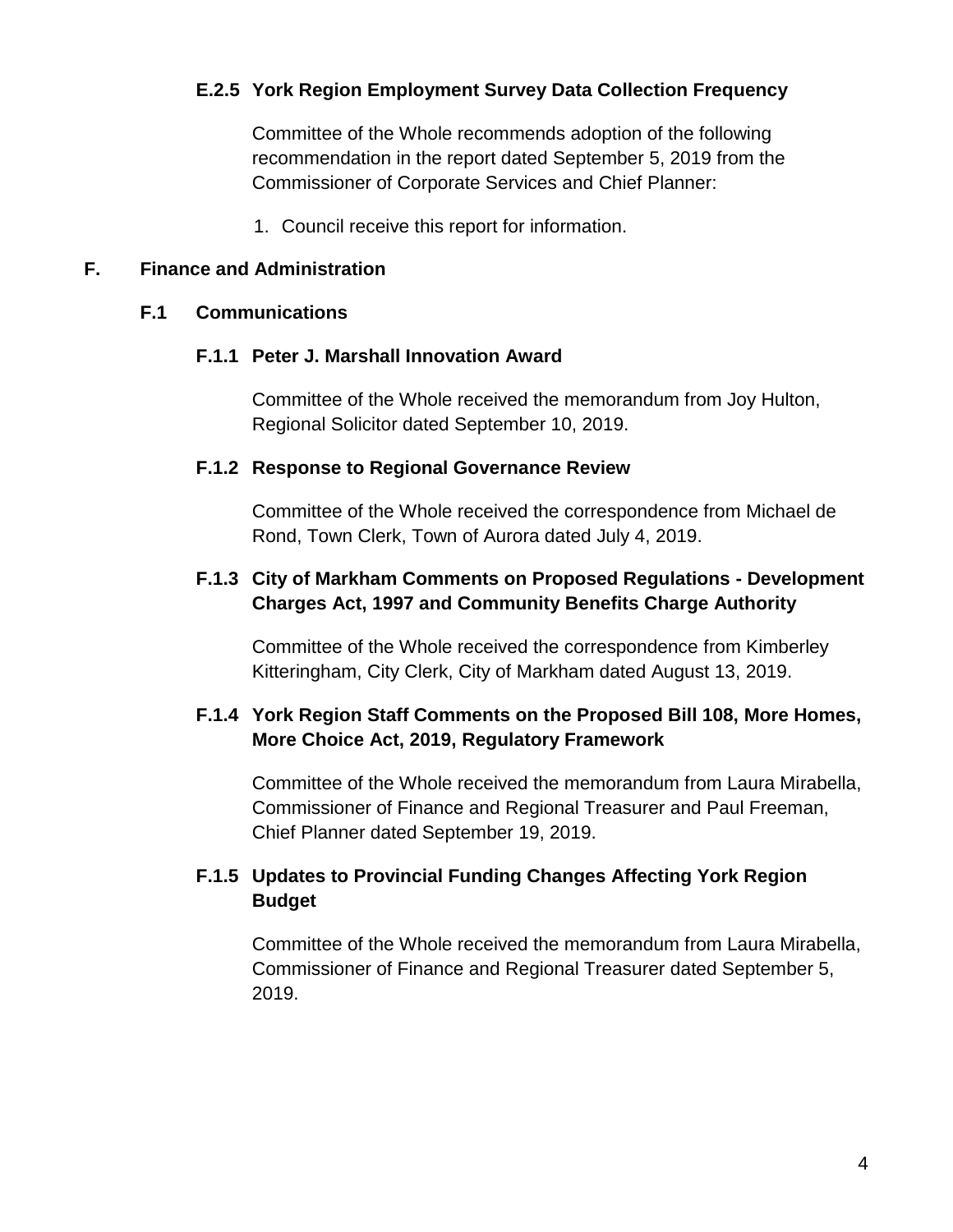### **F.2 Reports**

#### **F.2.1 Changes to the Emergency Management Program Committee**

Committee of the Whole recommends adoption of the following recommendation in the report dated September 6, 2019 from the Chief Administrative Officer:

1. The Regional Solicitor prepare the necessary documentation to amend Bylaw 2019-01 to facilitate the appointment of additional members to the Emergency Management Program Committee.

#### **F.2.2 2019 Operating and Capital Budget Mid-Year Progress Report**

Committee of the Whole recommends adoption of the following recommendations in the report dated September 4, 2019 from the Commissioner of Finance:

- 1. Council approve the gross capital expenditure changes and associated changes in funding sources, as well as changes to 2019 Capital Spending Authority (CSA) and associated funding sources, including a decrease of \$6,436,500 in CSA debt, as detailed in Attachments 3 and 4.
- 2. Council approve the reallocation of excess debenture funding to other capital projects as detailed in Attachment 5 of this report.

#### **F.2.3 Establishment of Standard Technology Products**

Committee of the Whole recommends adoption of the following recommendations in the report dated August 12, 2019 from the Commissioner of Finance:

1. Council approve the products as described in Private Attachment 1 as standards for a term of five years.

2. Council approve the products as described in Private Attachment 2 as standards for a term of ten years.

### **F.2.4 Compensation for Expropriation - 12960 Yonge Street and 57 King Road - City of Richmond Hill**

Committee of the Whole recommends adoption of the following recommendation in the report dated August 12, 2019 from the Commissioner of Corporate Services: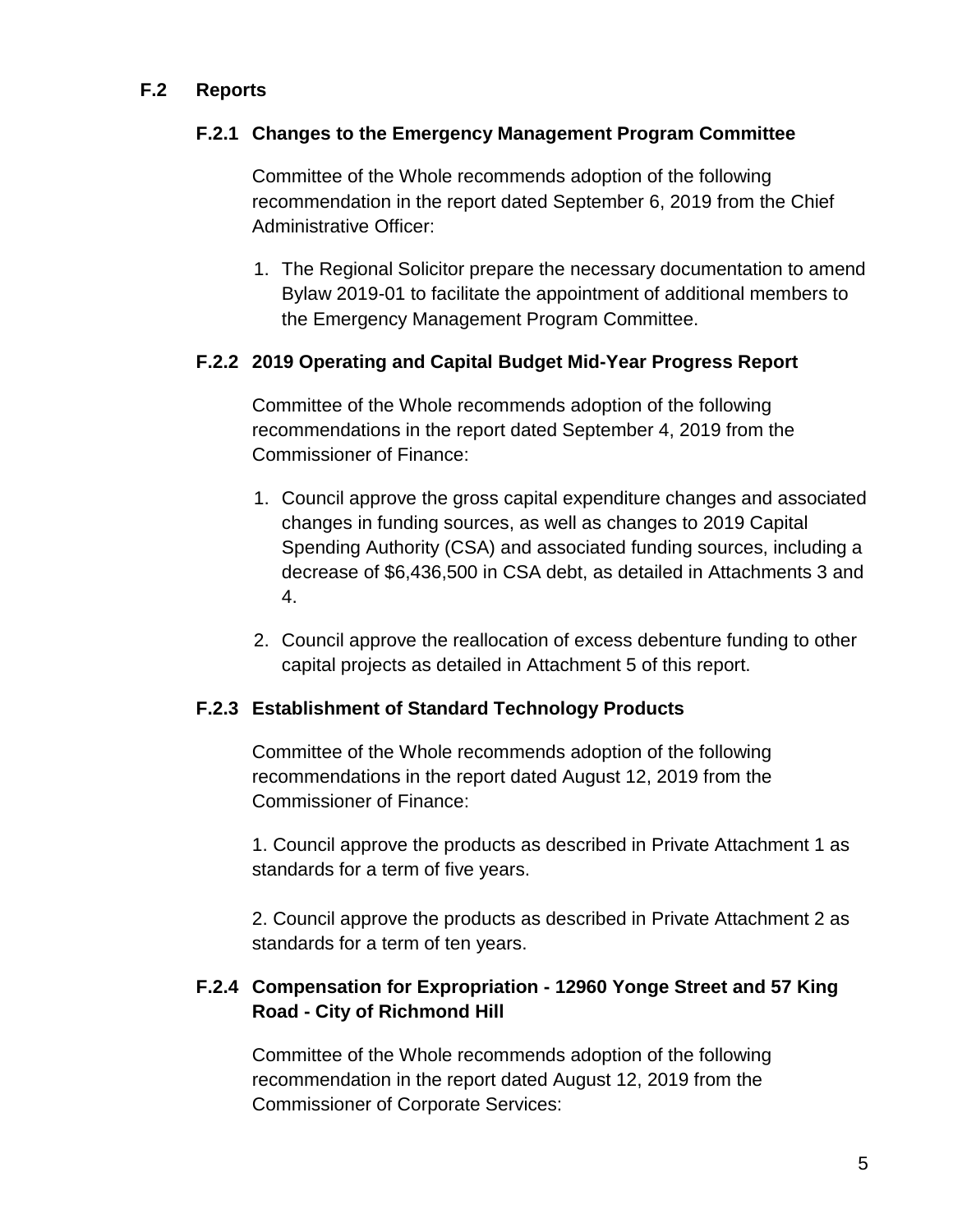1. Council authorize the Commissioner of Corporate Services to make offers of compensation to the owners of lands as set out in Attachment 1 that were acquired in accordance with the *Expropriations Act* (the "*Act*").

# **F.2.5 Disposition of Land - Viva Bus Rapid Transit Corridor - Realignment of Parkside Drive - Town of Newmarket**

Committee of the Whole recommends adoption of the following recommendations in the report dated September 5, 2019 from the Commissioner of Corporate Services:

- 1. Council authorize the disposition of land in the Town of Newmarket, identified in Attachment 1, to the Corporation of the Town of Newmarket (the "Town").
- 2. The Commissioner of Corporate Services be authorized to execute the Agreement of Purchase and Sale and all necessary documents to complete the transaction in accordance with the Agreement of Purchase and Sale.

# **F.2.6 Direct Purchase of Service and Resources**

Committee of the Whole recommends adoption of the following recommendations in the report dated September 6, 2019 from the Chief Administrative Officer:

- 1. Council authorize continued service agreements between The Regional Municipality of York and the service providers listed in Table 1 and as outlined in Private Attachment 1.
- 2. The Chief Administrative Officer be authorized to execute the agreements on behalf of the Region effective January 1, 2020 and be authorized to extend each of the agreements for a period of up to five years, subject to costs being within the approved annual budget, and provided that vendors perform services to the satisfaction of the Chief Administrative Officer.

# **F.2.7 Contract Awards including Renewals, Approvals and Emergency Purchases - April 1, 2019 - June 30, 2019**

Committee of the Whole recommends adoption of the following recommendation in the report dated August 12, 2019 from the Commissioner of Finance:

1. Council receive this report for information.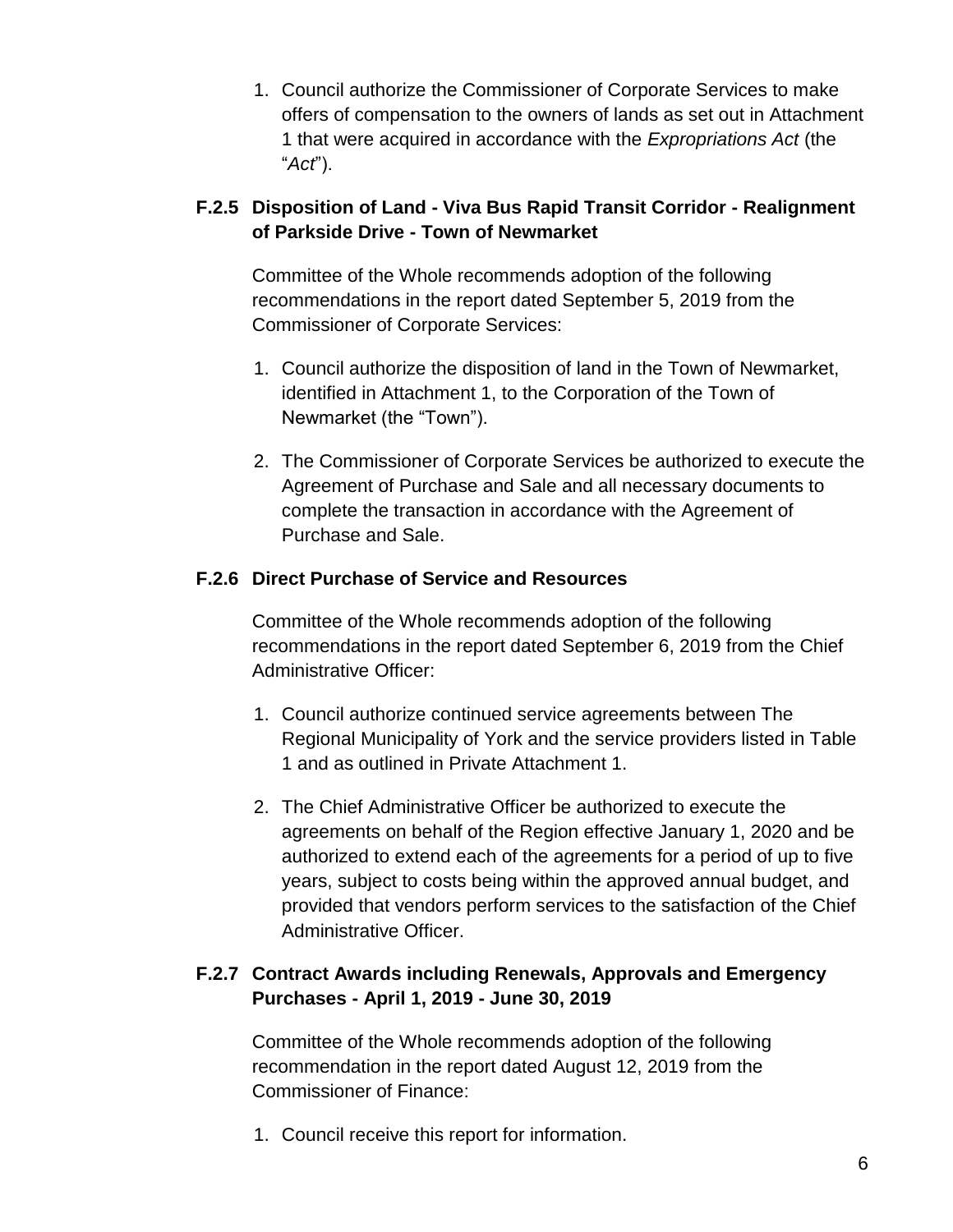## **F.2.8 Hardware and Software Support Contracts - Court Services**

Committee of the Whole recommends adoption of the following recommendations in the report dated August 14, 2019 from the Regional Solicitor:

- 1. Council authorize agreements the vendor listed in Private Attachment 1 for hardware and software support services under the direct purchase provisions of the Purchasing Bylaw on the following terms:
	- 1. The term of the agreements be for five years, starting September 1, 2019 and ending August 31, 2024
	- 2. The Region pay the vendor listed in Private Attachment 1 an estimated total of \$20,000 divided into annual payments of \$4,000 per year, excluding HST
- 2. Council authorize the Regional Solicitor to execute the agreement on behalf of the Region and exercise any options to renew annually for up to five years, subject to satisfactory performance of the service by the vendor.

### **G. Notice of Motion**

None

### **H. Other Business**

### **H.1 International Day of Peace**

Chair Emmerson announced that September 21, 2019 is International Day of Peace, which is devoted to strengthening the idea of peace within and among all nations and people. This year's theme is Climate Action for Peace, which recognizes the importance of addressing climate change as a way to protect and promote peace around the world.

The development of a Regional Climate Change Action Plan is underway, through consultation with local municipalities, conservation authorities and the public.

### **H.2 2020 Budget**

Chair Emmerson reminded Members of Committee that the Budget will be tabled in November 2019.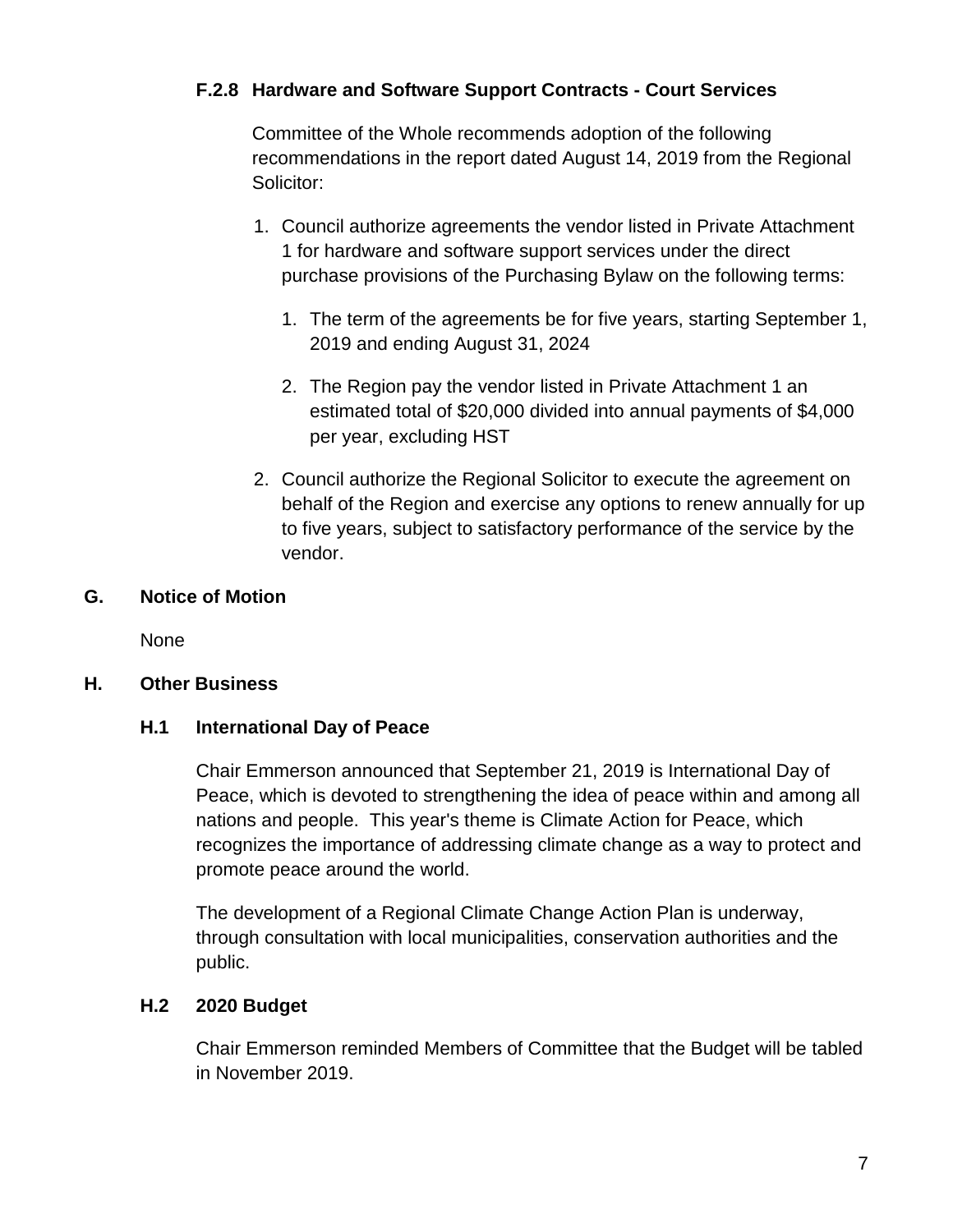### **H.3 Tim Horton's Smile Week**

Regional Councillor Jackson announced that Tim Horton's Smile Week runs until September 22, 2019 and that smile cookies cost \$1 each, of which 100% of the proceeds goes to local charities. In the City of Vaughan the proceeds are going to Hospice Vaughan.

#### **I. Private Session**

Mayor Lovatt declared an interest in Item I.1. and left the room during consideration of the matter.

Committee of the Whole resolved into Private Session at 10:35 a.m. At 10:40 a.m. Committee of the Whole resumed in Public Session and reported the following:

## **I.1 Development Charge Bylaw - Town of Whitchurch-Stouffville - Potential Litigation and Solicitor-Client Privilege**

Committee of the Whole recommends adoption of the recommendations contained in the confidential report of the Regional Solicitor dated September 6, 2019 and that the report be forwarded for consideration at Council's private session on September 26, 2019.

# **I.2 Private Attachment 1 to Item E.2.4 - Appointments to Agriculture and Agri-Food Advisory Committee for 2019-2022 Term - Personal Matter about Identifiable Individuals**

Committee of the Whole forwarded the private attachment referred to in Item E.2.4 to Council's private session on September 26, 2019.

### **I.3 Private Attachments 1&2 to Item F.2.3 - Establishment of Standard Technology Products - Security of Property**

Committee of the Whole received the private attachments referred to in Item F.2.3.

## **I.4 Private Attachment 1 to Item F.2.4 - Compensation for Expropriation - 12960 Yonge Street and 57 King Road - City of Richmond Hill - Land Acquisition**

Committee of the Whole received the private attachment referred to in Item F.2.4.

## **I.5 Private Attachment 1 to Item F.2.6 - Direct Purchase of Service and Resources - Security of Property**

Committee of the Whole received the private attachment referred to in Item F.2.6.